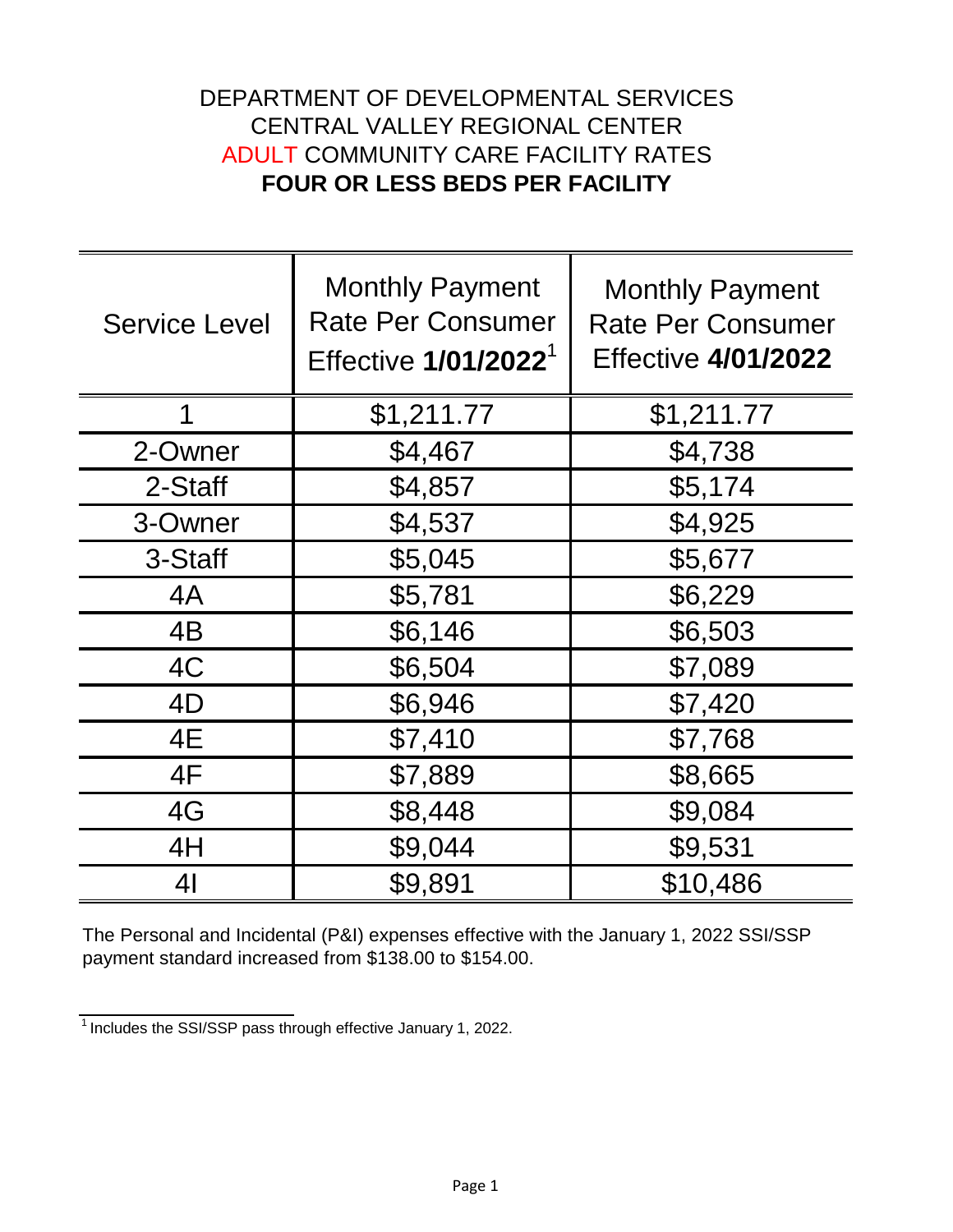## DEPARTMENT OF DEVELOPMENTAL SERVICES CENTRAL VALLEY REGIONAL CENTER ADULT COMMUNITY CARE FACILITY RATES **FIVE OR SIX BEDS PER FACILITY**

| <b>Service Level</b> | <b>Monthly Payment</b><br><b>Rate Per Consumer</b><br>Effective 1/01/2022 <sup>1</sup> | <b>Monthly Payment</b><br><b>Rate Per Consumer</b><br><b>Effective 4/01/2022</b> |
|----------------------|----------------------------------------------------------------------------------------|----------------------------------------------------------------------------------|
| 1                    | \$1,211.77                                                                             | \$1,211.77                                                                       |
| 2-Owner              | \$3,095                                                                                | \$3,437                                                                          |
| 2-Staff              | \$3,377                                                                                | \$3,752                                                                          |
| 3-Owner              | \$3,696                                                                                | \$4,214                                                                          |
| 3-Staff              | \$4,060                                                                                | \$4,754                                                                          |
| 4A                   | \$4,645                                                                                | \$5,193                                                                          |
| 4B                   | \$4,985                                                                                | \$5,448                                                                          |
| 4C                   | \$5,324                                                                                | \$6,046                                                                          |
| 4D                   | \$5,720                                                                                | \$6,343                                                                          |
| 4E                   | \$6,163                                                                                | \$6,675                                                                          |
| 4F                   | \$6,612                                                                                | \$7,553                                                                          |
| 4G                   | \$7,120                                                                                | \$7,934                                                                          |
| 4H                   | \$7,682                                                                                | \$8,355                                                                          |
| 41                   | \$8,476                                                                                | \$9,299                                                                          |

The Personal and Incidental (P&I) expenses effective with the January 1, 2022 SSI/SSP payment standard increased from \$138.00 to \$154.00.

 $\frac{1}{1}$  Includes the SSI/SSP pass through effective January 1, 2022.